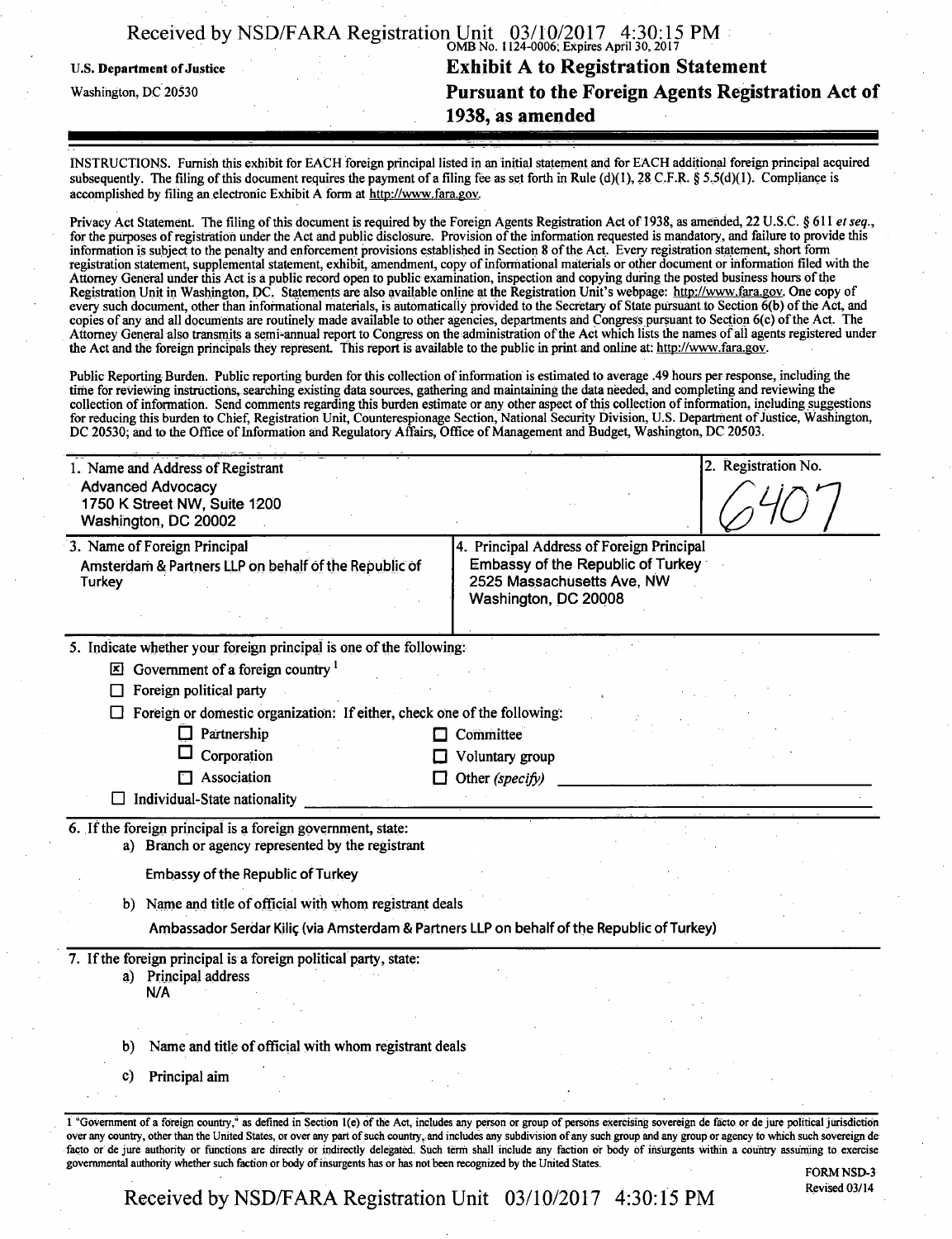## Received by NSD/FARA Registration Unit 03/10/2017 4:30:15 PM

|  | 8. If the foreign principal is not a foreign government or a foreign political party:           |  |                            |  |
|--|-------------------------------------------------------------------------------------------------|--|----------------------------|--|
|  | a) State the nature of the business or activity of this foreign principal.                      |  |                            |  |
|  | N/A                                                                                             |  |                            |  |
|  |                                                                                                 |  |                            |  |
|  |                                                                                                 |  |                            |  |
|  | b) Is this foreign principal:                                                                   |  |                            |  |
|  | Supervised by a foreign government, foreign political party, or other foreign principal         |  | Yes $\square$ No $\square$ |  |
|  | Owned by a foreign government, foreign political party, or other foreign principal              |  | Yes $\Box$ No $\Box$       |  |
|  | Directed by a foreign government, foreign political party, or other foreign principal           |  | $Yes \Box No \Box$         |  |
|  | Controlled by a foreign government, foreign political party, or other foreign principal         |  | $Yes \Box No \Box$         |  |
|  | Financed by a foreign government, foreign political party, or other foreign principal           |  | $Yes \Box No \Box$         |  |
|  | Subsidized in part by a foreign government, foreign political party, or other foreign principal |  | Yes $\Box$ No $\Box$       |  |
|  |                                                                                                 |  |                            |  |

9. Explain fully all items answered "Yes" in Item 8(b). (If additional space is needed, a full insert page must be used.) N/A

TO. If the foreign principal is an organization and is not owned or controlled by a foreign government, foreign political party or other foreign principal, state who owns and controls it.

N/A

## **EXECUTION**

In accordance with 28 U.S.C. § 1746, the undersigned swears or affirms under penalty of perjury that he/she has read the information set forth in this Exhibit A to the registration statement and that he/she is familiar with the contents thereof and that such contents are in their entirety true and accurate to the best of his/her knowledge and belief.

| Date of Exhibit A Name and Title |                            | Signature                 |         |
|----------------------------------|----------------------------|---------------------------|---------|
| March 08, 2017                   | Andrew Kovalcin, Principal | /s/ Andrew Byron Kovalcin | eSianed |

Received by NSD/FARA Registration Unit 03/10/2017 4;30:15 PM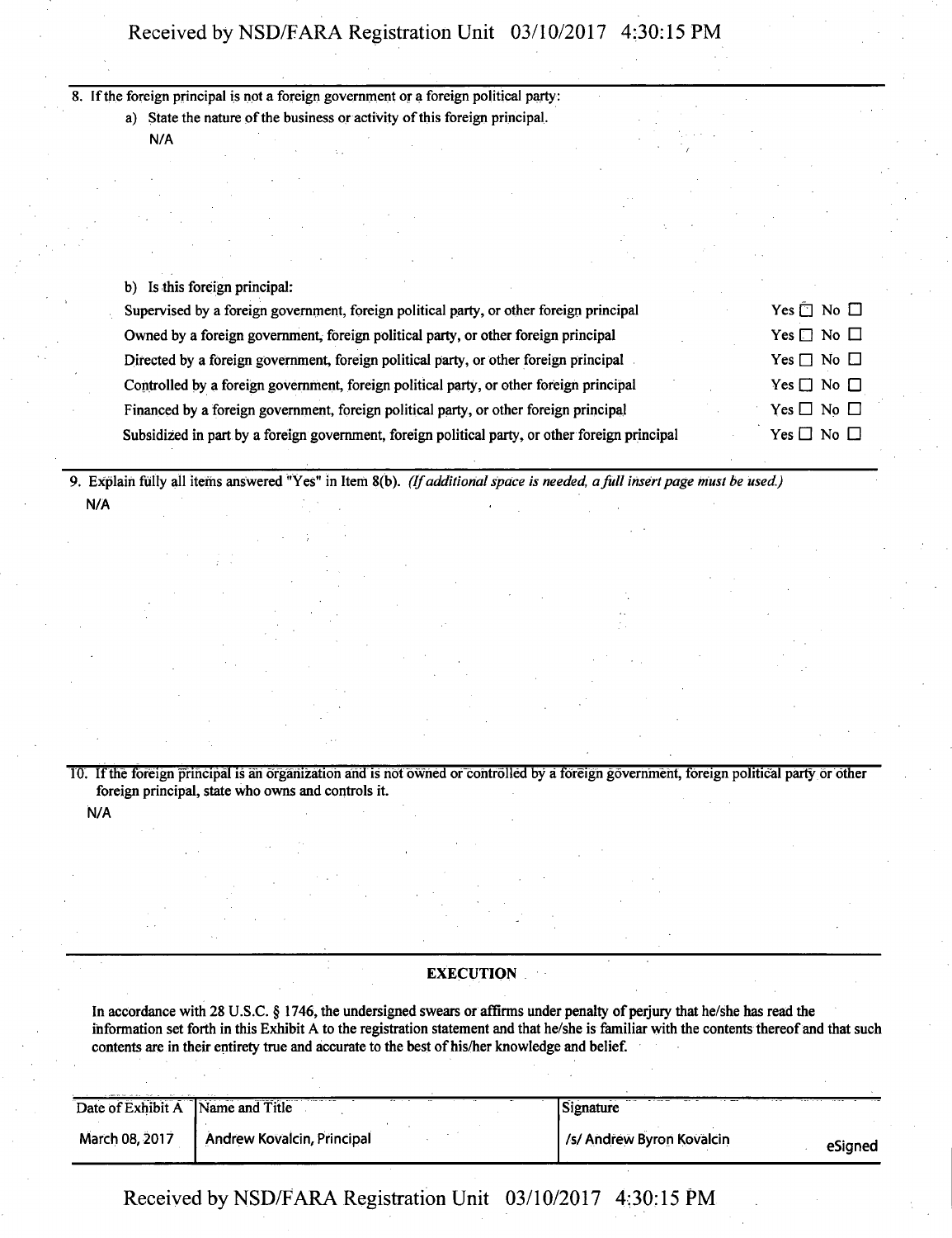|                            | Received by NSD/FARA Registration Unit 03/10/2017 4:30:10 PM |
|----------------------------|--------------------------------------------------------------|
| U.S. Department of Justice | <b>Exhibit B to Registration Statement</b>                   |
| Washington, DC 20530       | Pursuant to the Foreign Agents Registration Act of           |
|                            | 1938, as amended                                             |

INSTRUCTIONS. A registrant must fumish as an Exhibit B copies of each written agreement and the terms and conditions of each oral agreement with his foreign principal, including all modifications of such agreements, or, where no contract exists, a full statement of all the circumstances by reason of which the registrant is acting as an agent of a foreign principal. Compliance is accomplished by filing an electronic Exhibit B form at http://www.fara.gov.

Privacy Act Statement. The filing of this document is required for the Foreign Agents Registration Act of 1938, as amended, 22 U.S.C. § 611 et seq., for the purposes of registration under the Act and public disclosure. Provision of the information requested is mandatory, and failure to provide the information is subject to the penalty and enforcement provisions established in Section 8 of the Act. Every registration statement, short form registration statement, supplemental statement, exhibit, amendment, copy of informational materials or other document or information filed with the Attorney General under this Act is a public record open to public examination, inspection and copying during the posted business hours of the Registration Unit in Washington, DC. Statements are also available online at the Registration Unit's webpage: http://www.fara.gov. One copy of every such document, other than informational materials, is automatically provided to the Secretary of State pursuant to Section 6(b) of the Act, and copies of any and all documents are routinely made available to other agencies, departments and Congress pursuant to Section 6(c) of the Act. The Attorney General also transmits a semi-annual report to Congress on the administration of the Act which lists the names of all agents registered under the Act and the foreign principals they represent. This report is available to the public in print and online at: http://www.fara.gov.

Public Reporting Burden. Public reporting burden for this collection of information is estimated to average .33 hours per response, including the time for reviewing instructions, searching existing data sources, gathering and maintaining the data needed, and"completing and reviewing the collection of information. Send comments regarding this burden estimate or any other aspect of this collection ofinformation, including suggestions for reducing this burden to Chief, Registration Unit, Counterespionage Section, National Security Division, U.S. Department of Justice, Washington, DC 20530; and to the Office of Information and Regulatory Affairs, Office of Management and Budget, Washington, DC 20503.

| <b>Advanced Advocacy</b><br>1750 K Street NW, Suite 1200<br>Washington, DC 20002 |                                  |
|----------------------------------------------------------------------------------|----------------------------------|
| 1. Name of Registrant                                                            | <sup>1</sup> 2. Registration No. |

3. Name of Foreign Principal

Amsterdam & Partners LLP on behalf of the Republic of Turkey

#### Check Appropriate Box:

- 4.  $\boxed{\mathbf{x}}$  The agreement between the registrant and the above-named foreign principal is a formal written contract. If this box is checked, attach a copy of the contract to this exhibit.
- $5.$  There is no formal written contract between the registrant and the foreign principal. The agreement with the above-named foreign principal has resulted from an exchange of correspondence. If this box is checked, attach a copy of all pertinent correspondence, including a copy of any initial proposal which has been adopted by reference in such correspondence.

6.  $\Box$  The agreement or understanding between the registrant and the foreign principal is the result of neither a formal written contract nor an exchange of correspondence between the parties. If this box is checked, give a complete description below of the terms and conditions of the oral agreement or understanding, its duration, the fees and expenses, if any, to be received.

7. Describe fully the nature and method of performance of the above indicated agreement or understanding.

Provide public relations, education, and advocacy services to Amsterdam and Partners LLP in support of their work on behalf of the Republic of Turkey. This work includes representation related to potential claims under treaty, US. law, and/or international law held by the Republic of Turkey against individuals and/or entities in the United States.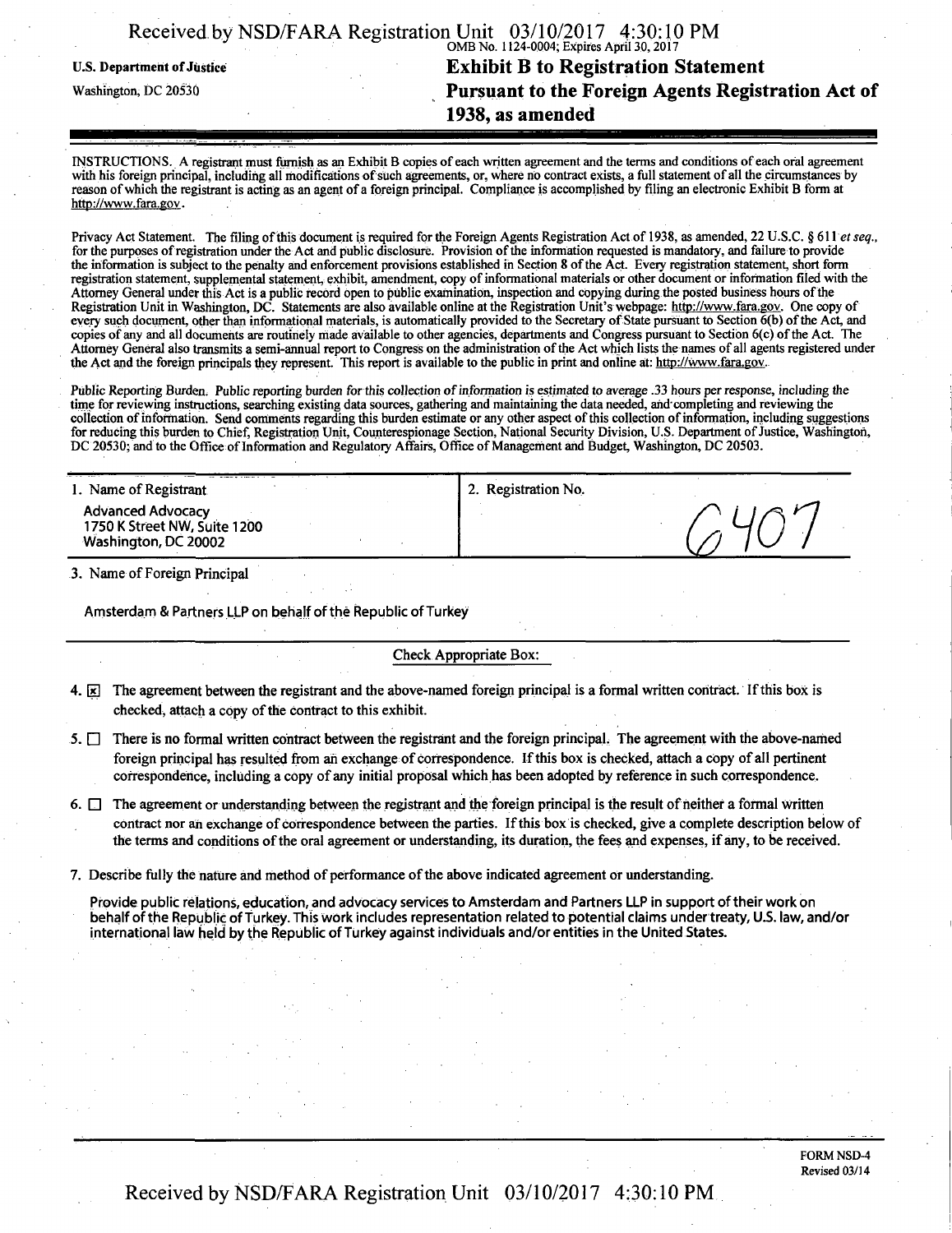**8. Describe fully the activities the registrant engages in or proposes to engage in on behalf of the above foreign principal.** 

**Provide public relations, education, and advocacy services to Amsterdam and Partners LLP in support of their work on behalf ofthe Republic of Turkey. This work includes representation related to potential claims under treaty, U.S. law, and/or international law held by the Republic of Turkey against individuals and/or entities in the United States.** 

**9. Will the activities on behalf ofthe above foreign principal include political activities as defined in Section l(o) of the Act and in**  the footnote below? Yes **<b>** $\overline{\mathbf{x}}$  No □

**If yes, describe all such political activities indicating, among other things, the relations, interests or policies to be influenced together with the means to be employed to achieve this purpose.** 

**\** 

**Provide public relations, education, and advocacy services to Amsterdam and Partners LLP in support of their work on behalf of the Republic of Turkey. This work includes representation related to potential claims under treaty, U.S. law, and/or international law held by the Republic of Turkey against individuals and/or entities in the United States.** 

#### **EXECUTION**

**In accordance with 28 U.S.C. § 1746, the undersigned swears or affirms under penalty of perjury that he/she has read the information set forth in this Exhibit B to the registration statement and that he/she is familiar with the contents thereof and that such contents are in their entirety true and accurate to the best of his/her knowledge and belief.** 

| Date of Exhibit B | Name and Title                                                                                                                                                                            | Signature                 |         |
|-------------------|-------------------------------------------------------------------------------------------------------------------------------------------------------------------------------------------|---------------------------|---------|
| March 08, 2017    | <b>JAndrew Byron Kovalcin, Principal</b>                                                                                                                                                  | Vs/ Andrew Byron Kovalcin | eSianed |
|                   | Footnote: "Political activity," as defined in Section 1(0) of the Act, means any activity which the person engaging in believes will, or that the person intends to, in any way influence |                           |         |

Footnote: "Political activity," as defined in Section 1(o) of the Act, means any activity which the person engaging in believes will, or that the person intends to, in any way influence<br>any agency or official of the Govern domestic or foreign policies of the United States or with reference to the political or public interests, policies, or relations of a government of a foreign country or a foreign political party.

**Received by NSD/FARA Registration Unit 03/10/2017 4:30:10 PM**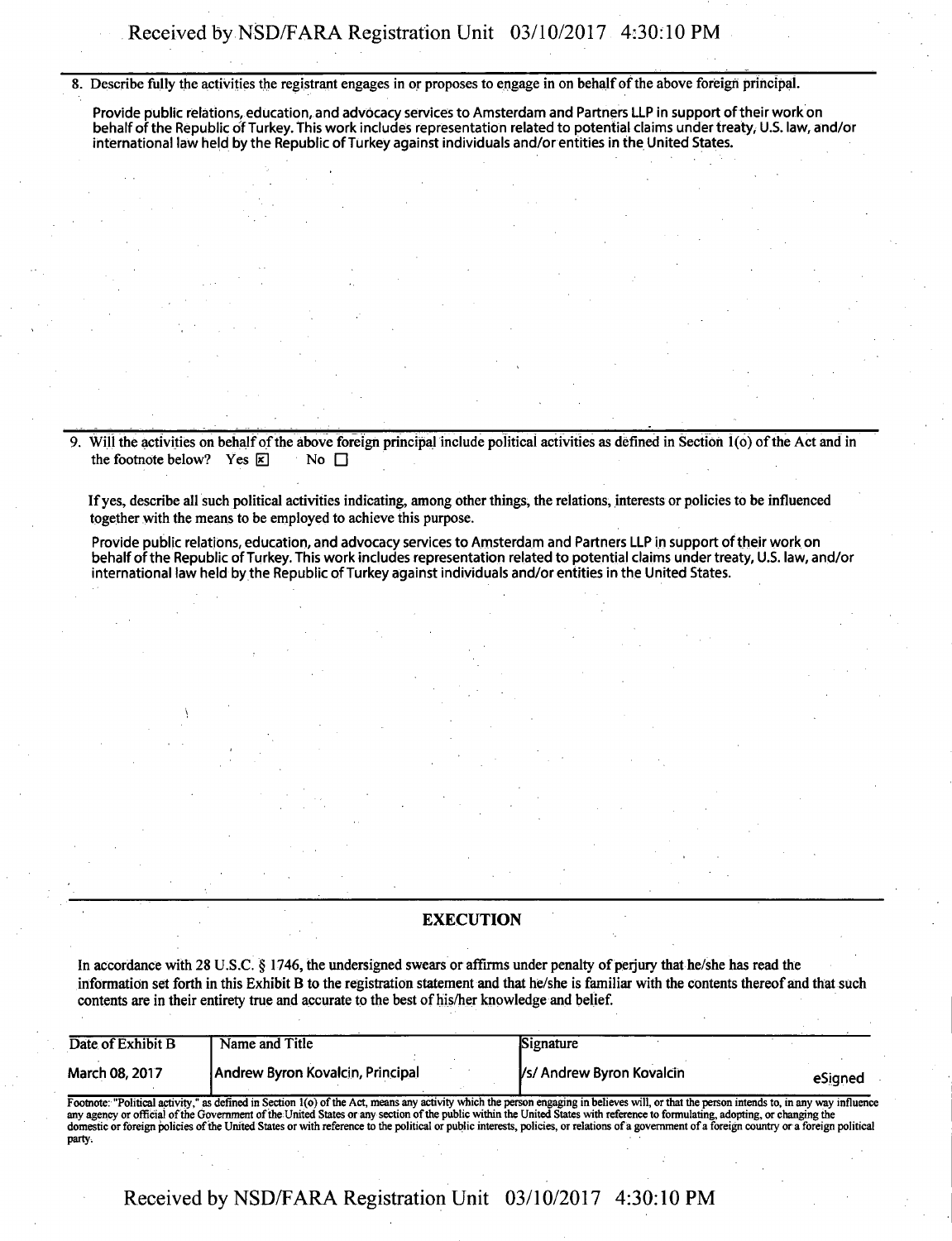Received by NSD/FARA Registration Unit 03/10/2017 4:30:10 PM



#### Re: Engagement for Services

We offer the following terms for the engagement of Advanced Advocacy, LLC ("Advanced Advocacy, LLC" or "we") to Amsterdam & Partners LLP.

If this agreement is acceptable to you, please sign and return one original to me. The other original is for your files. When you sign this document, it becomes a contract between Amsterdam & Partners and Advanced Advocacy,

## Scope of Work

Advanced Advocacy will provide representation for issues pertaining to the federal government before The United States Congress and Federal Branch.

### Fees and Expenses

In consideration for providing the services described hereunder for public affairs services, Amsterdam  $\&$ Partners agrees to pay Advanced Advocacy a monthly retainer of \$20,000 per month for a 6 month period commencing January 1, 2017. Amsterdam & Partners also agrees that it may direct Advanced Advocacy for additional work outside of the agreement that will be compensated on a project fee basis. We will also negotiate any success fees to be paid to Advanced Advocacy.

In addition to the monthly retainer, Amsterdam  $\&$  Partners agrees to pay all expenses incurred by Advanced Advocacy on your behalf. Advanced Advocacy will invoice you for expenses on a monthly basis, and payment is due within thirty (30) days of your receipt of the bill. "Expenses" include but are not limited to business meals; messenger and other third-party vendor charges; charges for transcripts; parking, taxi, and other travel expenses; international telephone; and fees and expenses of professionals retained on your behalf. Advanced Advocacy will not charge you for in-house administrative services such as US long-distance telephone, telecopies and fax transmissions, word processing, and staff overtime.

#### Termination of Agreement

We may terminate this agreement, and we shall be relieved of the responsibility of performing further work on your behalf, in the event you fail to pay any amount due under this engagement in a timely manner, or a significant disagreement arises due to strategy, or as otherwise permitted by the applicable law regulating our conduct as consultants. You may also terminate this agreement and provide Advanced Advocacy, LLC with a written notification via registered mail, thirty (30) days prior to termination. Upon termination of this agreement, you will remain responsible for the payment of all fees due for the period. prior to termination and for all expenses incurred on account of the representation. The term of this agreement shall commence from January  $1,2017$  to June 30,  $2017$  and may be auto renewed if both parties mutually agree.

#### Billing and Fee Recovery-

1750 K Street NW  $\cdot$  Suite 1200  $\cdot$  Washington, DC 20006  $\cdot$  P 202,557.6777  $\cdot$  info@advanced

# Received by NSD/FARA Registration Unit 03/10/2017 4:30:10 PM